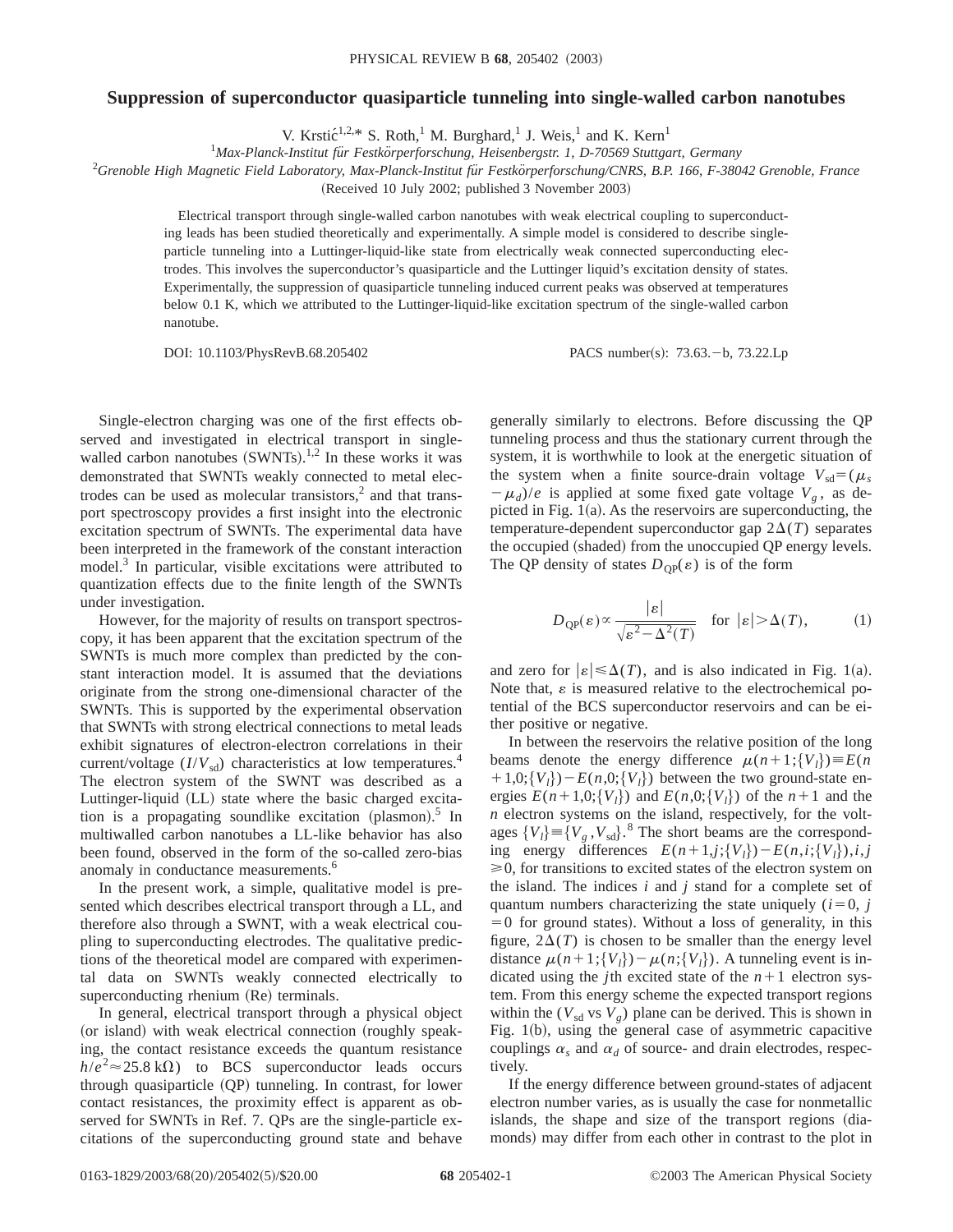

FIG. 1. (a) Energy scheme for a superconductor/island/superconductor arrangement at finite bias voltage.  $\mu_s$  and  $\mu_d$  are the electrochemical potentials of the superconducting reservoirs left and right, respectively. The shaded areas below the superconducting gap correspond to occupied QP states. Starting from *n* electrons on the island in the ground state, a tunneling process is indicated using the *j*th excited state of the  $n+1$  electron system. The transition rates  $\Gamma^{(1)}_{[n,i]\to[n+1,j]}$  and  $\Gamma^{(2)}_{[n+1,j]\to[n,i]}$  for the tunneling process and the energy difference  $\mu(n;\{V_l\})$  and  $\mu(n+1;\{V_l\})$  are denoted. (b) In the ( $V_{sd}$  vs  $V_g$ )-plane, transport regions are derived from the energy scheme in (a), showing the familiar regular diamondlike pattern (gray colored) as known from systems exhibiting single-electron tunneling. White regions correspond to situations where no current is flowing through the island and the number of charges *n* on the island remains stable. Gray regions denote configurations of the system where current flow is enabled, i.e., the number of charges on the island fluctuates. The gray scale indicates the contribution of more possible charge states on the island to the current. For example the light gray regions fluctuate between two charge states of the island, e.g., *n* and  $n+1$ . The next darker region indicates fluctuations between three charge states, e.g., *n*,  $n+1$ , and  $n+2$ , and so forth. The solid black lines denote the onset of tunneling channels between ground-states of the island. The dotted lines in the gray regions indicate the onset from which excited states contribute to the electrical transport for sufficiently high bias voltages. In contrast to islands which are weakly connected electrically to normal metal electrodes a "currentless band" of the width  $4\Delta(T)/e$  forms along the  $V_g$  axis. For comparison, additional diamonds (dotted line) in the white regions are shown which correspond to the case that normal metal leads would have been chosen for contacting the system. (c)  $I/V_{sd}$  characteristics of the SC/island/SC system. Peaks at each onset of a current step [solid lines in (b)] are apparent, originating from the QP density of states of the superconducting leads.

Fig.  $1(b)$ . As the QPs tunnel one after another through the island due to the weak electrical coupling, with increasing  $|V_{sd}|$  at fixed  $V_g$ , the current increases steplike when crossing a line in Fig.  $1(b)$ : a solid black line describes transitions between ground states of the  $n+1$  and  $n$  electron systems, i.e., crossing a solid line energetically allows an additional charge state on the island. A dotted line gives an additional contribution to the current by excited states, either of the *n*  $+1$  or *n* electron states. However, in contrast to islands which are connected to normal metal electrodes, for  $|V_{sd}|$  $\langle 2\Delta(T)/e$  no current can flow for any value of  $V_g$ . Along the  $V_g$  axis a "currentless band" of width  $4\Delta(T)/e$  is formed.

For a more quantitative description of the electrical trans-

port, first the transition rates of a tunneling event have to be determined from which the stationary current through the device can be derived. The transition rates depend on the following physical quantities: (i) changes in the total energy for rearranging electrons in the system as a tunnel event occurs under energy conservation, (ii) the matrix element  $|t_{i\rightarrow j}^{(r)}(\varepsilon)|$  for the tunneling of a single QP with energy  $\varepsilon$  onto the island, and (iii) the number of QPs at a given energy  $\varepsilon$ which is given by the product of the QP density of states  $D_{\text{OP}}(\varepsilon)$  and the Fermi distribution  $f(\varepsilon,\mu_r)$  ( $\mu_r$  is the electrochemical potential of reservoir *r*!.

The transition rate for QP tunneling from the superconducting reservoir *r* onto the island, inducing a transition from the island state  $[n, i]$  to  $[n+1, j]$  [also see Fig. 1(a)], is<sup>9,10</sup>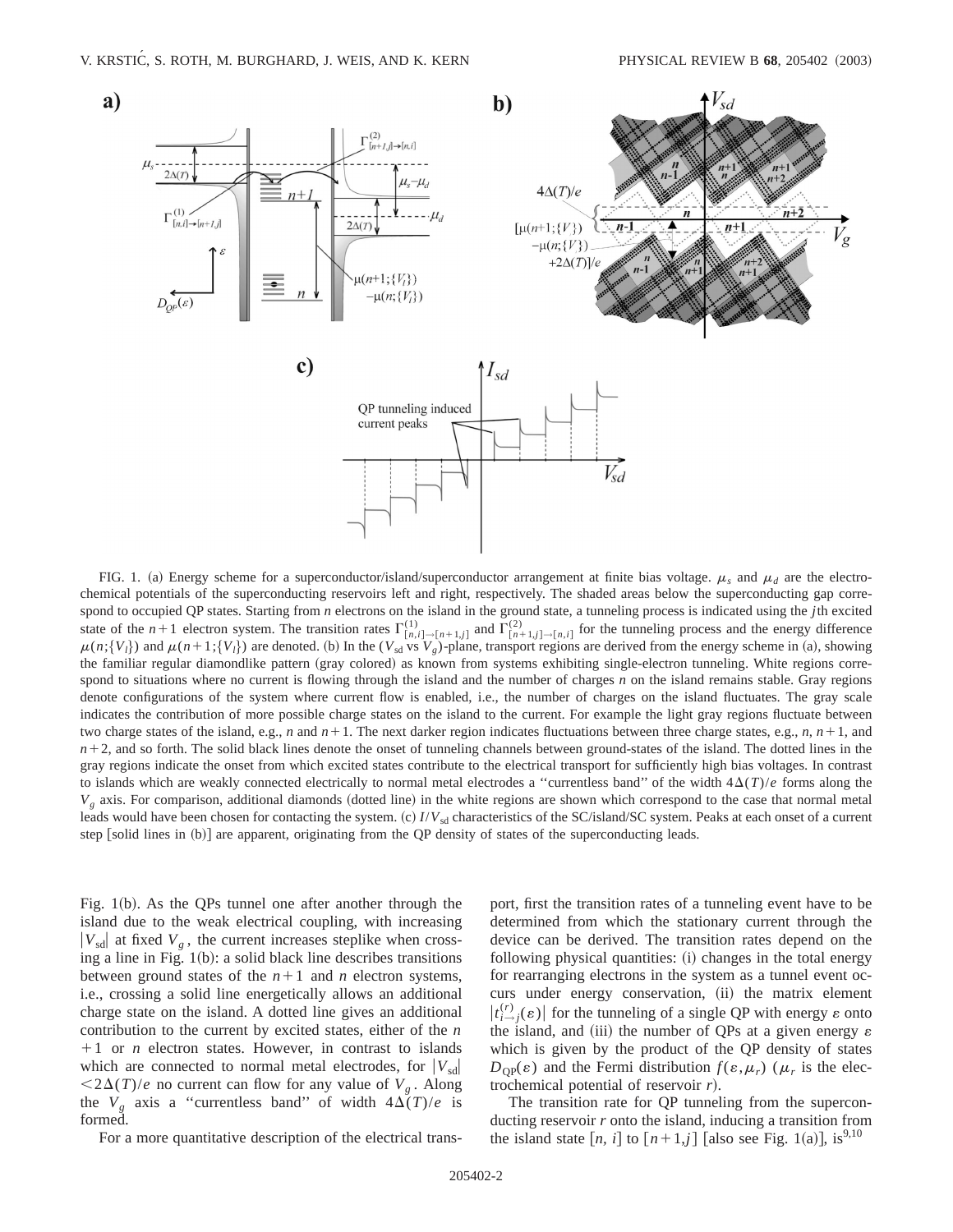$$
\Gamma_{[n,i]\to[n+1,j]}^{(r)}
$$
\n
$$
= \frac{2\pi}{\hbar} \int_{-\infty}^{\infty} |t_{i\to j}^{(r)}(\varepsilon)|^2 D_{\text{QP}}(\varepsilon) f(\varepsilon, \mu_r)
$$
\n
$$
\times \delta[E(n+1,j;\{V_l\}) - E(n,i;\{V_l\}) - (\mu_r + \varepsilon)]d\varepsilon,
$$
\n(2)

where the delta distribution  $\delta(E(n+1,j;\{V_i\}))$  $-E(n,i;\{V_i\}) - (\mu_r + \varepsilon)$  accounts for the energy conservation of the tunneling process. The stationary current through the island is directly proportional to  $\Gamma^{(r)}_{[n,i]\to[n+1,j]}$ ,<sup>9,10</sup>

$$
I_{\text{stat}} = e \sum_{n} \sum_{i} \sum_{j} \{ \Gamma_{[n,i]\to[n+1,j]}^{(1)} - \Gamma_{[n,i]\to[n+1,j]}^{(2)} \} P_{[n,i]}, \quad (3)
$$

where the sums are over all charge states *n* of the island and over all excited states *i* and *j* of *n* and the  $n+1$  electron systems on the island, respectively.  $P_{[n,i]}$  is the probability of finding the island in the *i*th excited *n*-electron state for a given  ${V<sub>l</sub>}$ . The latter is constrained by the condition  $\sum_{n} \sum_{i} P_{[n,i]} = 1$ , but this is not vital for the following discussion. Equation  $(3)$  can be simplified assuming that the system is, before each tunneling event, in the ground state of the respective electron number: in Eq.  $(3)$  the sum over *i* can be neglected except for the term with  $i=0$ . For a dense excitation spectrum it is more convenient to convert the sum over *j* into an integral form. For this, the density of states  $\tau_{n+1}(\epsilon_{\text{exc}})$  of the excitations of the  $n+1$  state has to be introduced, transforming Eq.  $(2)$  to

$$
\Gamma_{[n,0]\to[n+1,\epsilon_{\text{exc}}]}^{(r)} = [\tau_{n+1}(\epsilon_{\text{exc}})d\epsilon_{\text{exc}}] \times \frac{2\pi}{\hbar} \int_{-\infty}^{\infty} |t^{(r)}(\varepsilon)|^2 D_{\text{QP}}(\varepsilon) \cdot f(\varepsilon,\mu_r) \times \delta[\mu(n+1;\{V_l\}) + \epsilon_{\text{exc}} - (\mu_r + \varepsilon)]d\varepsilon,
$$
\n(4)

where the definition  $E(n+1, \epsilon_{\text{exc}}; \{V_l\}) \equiv E(n+1,0; \{V_l\})$ +  $\epsilon_{\text{exc}}$  has been used and  $\tau_{n+1}(\epsilon_{\text{exc}}) d\epsilon_{\text{exc}}$  describes the degeneracy of the  $n+1$  electron state at the excitation  $\epsilon_{\text{exc}}$ . Carrying out the integral in Eq.  $(4)$  with the aid of the delta distribution, the transition rate is found to depend on the product  $\tau_{n+1}(\epsilon_{\text{exc}})D_{\text{QP}}[\mu(n+1;\{V_l\})-\mu_r+\epsilon_{\text{exc}}].$ 

In the case of a metallic island at low temperatures,  $\tau_{n+1}(\epsilon_{\rm exc})$  varies only slightly such that it can be assumed to be constant. Therefore the transition rate and thus  $I_{\text{stat}}$  is mainly determined by the dependence of  $D_{QP}(\varepsilon)$  on  $\varepsilon$ . Since  $D_{\text{OP}}(\varepsilon) \propto |\varepsilon| / \sqrt{\varepsilon^2 - \Delta^2(T)}$  for  $|\varepsilon| > \Delta(T)$ , *I*<sub>stat</sub> is strongly enhanced for QP energies  $|\varepsilon|$  close to  $\Delta(T)$ . In contrast, for  $|\varepsilon| \geq \Delta(T)$ , *I*<sub>stat</sub> is smaller which leads to the formation of peaks at the onset of each step in the  $I/V_{sd}$  characteristics. This is caused by allowing an additional charge state on the island [see Fig.  $1(c)$ ]. This result is in agreement with experimental data on spherical metallic islands $11$  and also coincides with other theoretical works $12$  from which also the minor influence of  $|t_{i\to j}^{(r)}(\varepsilon)|$  on the development of the current peaks is apparent.

In the case of a LL-like state  $\tau_{n+1}(\epsilon_{\text{exc}}) \sim \epsilon_{\text{exc}}^{\gamma}$ , also called tunneling density of states, can not be regarded as constant in contrast to a metallic system.<sup>5</sup> The exponent  $\gamma$  is a measure of the interaction strength and thus determines how strong the LL-like character is developed for a certain island. Therefore, the corresponding  $I_{stat}$  is determined by the dependence of the full product  $\tau_{n+1}(\epsilon_{\rm exc})D_{\rm OP}[\mu(n+1;\{V_l\})-\mu_r]$  $+ \epsilon_{\rm exc}$ ] on  $\epsilon_{\rm exc}$ . For energies  $\epsilon_{\rm exc}$  close to zero, i.e., for lowest charged collective excitations (plasmons),  $\tau_{n+1}(\epsilon_{\text{exc}})$  is a decreasing and  $D_{\text{OP}}[\mu(n+1;\{V_l\}) - \mu_r + \epsilon_{\text{exc}}]$  an increasing finite valued function. This has the effect that the high density of states of the QPs is counterbalanced by the vanishing tunneling density of states approaching the ground-state of the LL. Consequently, according to Eq.  $(3)$  the current at the onset of a current-step in the current/voltage-characteristics of this system is suppressed, at least in its height, in contrast to spherical metal islands.<sup>11,12</sup> Also, the simple model implies that at  $\epsilon_{\rm exc}=0$ , which corresponds to tunneling into the ground-state of the  $n+1$  electron system, the current is completely suppressed since  $\tau_{n+1}(\epsilon_{\text{exc}})$  vanishes. This is consistent with the fact that the basic charged excitation of a LLlike state is a plasmon mode in agreement with other theoretical considerations.<sup>5</sup>

As SWNTs are known to exhibit a LL-like behavior at low temperatures,<sup>4</sup> a weak electrical contacting of the tubes to superconducting electrodes should reveal, according to the considerations drawn above, a suppression of the current peaks at the onset of steps in the  $I/V_{sd}$  characteristics. In order to investigate whether SWNTs show this effect, SWNTs have been connected to superconducting leads from top. For this, SWNT raw material was first purified via centrifugation and then adsorbed<sup>13</sup> on a heavily doped Si wafer with a thermally grown  $SiO<sub>2</sub>$  layer (about 100 nm thick) which serves as a backgate. Electron-beam lithography was then used to generate a three-finger electrode pattern on top of the SWNTs, similar to Ref. 14. As electrode material, pure rhenium (Re) was chosen as it exhibits in thin films down to 50-nm thickness a critical temperature  $T_c^{\text{(film)}}$  of about 6.7 K.<sup>15</sup> For this, the Re was evaporated on top of the SWNTs at liquid nitrogen temperature. Additionally, as the superconductor material is contacting the SWNTs from above, any contribution from bending defects is avoided.<sup>17</sup> In Fig. 2 a typical Re-electrode structure connecting a thin SWNT bundle  $(\leq 3$  nm in height) is shown. The inner electrode lines are 23 nm in height, 120 nm in width, and 2  $\mu$ m in length. The distance between the electrode lines is about 200 nm. The schematic structure of the device is shown within the inset. The line from center right is continuous and contacted at both ends electrically in order to prove that the lines are still superconducting, despite their considerably reduced dimensions compared to thin films.<sup>15</sup> The room-temperature resistance of the continuous line was found to be about 10  $k\Omega$  which agrees with the estimated resistance of a Re bar of comparable dimensions using  $17.2 \times 10^{-8}$  Qm for the Re resistivity.16

The room temperature two-point resistances for the electrode pairs  $(II)$ ,  $(III)$ , and  $(III)$  are 1.7, 5.5, and 4.7 M $\Omega$ , respectively. These resistances indicate a contact resistance considerably higher than  $h/e^2$ , giving rise to single-electron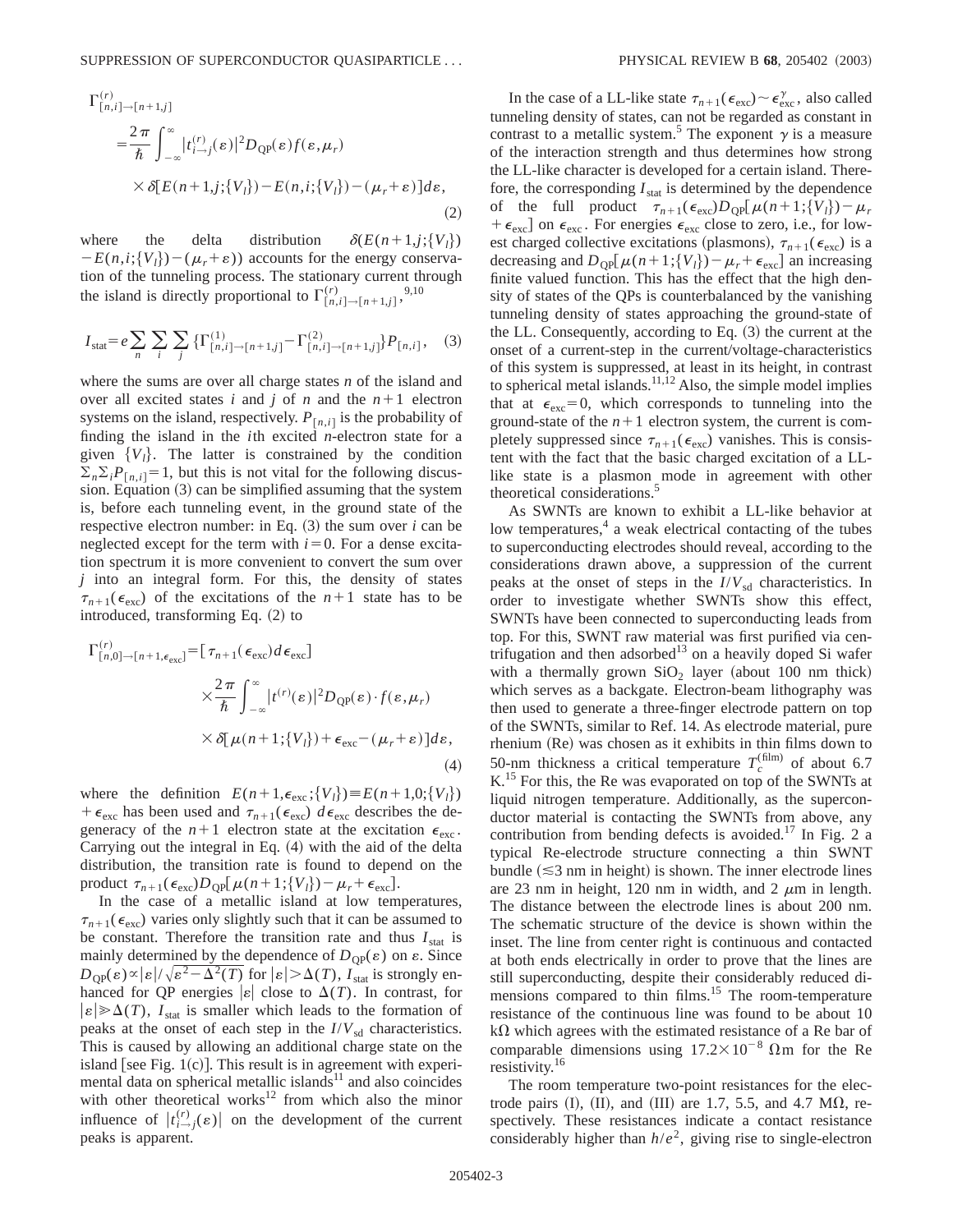

FIG. 2. Typical Re-electrode structure connecting a thin SWNT bundle  $(\leq 3$  nm in height). The distance between the inner electrode lines  $(2 \mu m)$  in length) is about 200 nm. The height of the electrodes lines is 23 nm and their width is 120 nm. On the substrate some residuals from the fabrication process are observed, indicating that the Re is more ductile than Au or AuPd. Upper inset: temperature dependence of the resistance of the continuous line. At  $T=6.2$  K a sharp drop is observed, indicative of the superconducting transition of the Re electrodes. In the inset a sketch of the Re-electrode pattern is shown. The size of the total pattern is  $460\times460 \ \mu \text{m}^2$ .

tunneling effects at sufficiently low temperatures.<sup>1,2,18</sup> The measurements have been performed in a  ${}^{3}$ He/ ${}^{4}$ He-dilution refrigerator with a base temperature of 25 mK.

In the inset of Fig. 2 the temperature dependence of the resistance of the continuous line is plotted. At 6.2 K an abrupt decrease from its room-temperature value is observed. This significant reduction of the resistance at a temperature close to the critical temperature of thin films of Re clearly indicates that the electrode lines are indeed still superconducting in spite of their reduced geometrical dimensions. Remarkably, this temperature is close to  $T_c^{\text{(film)}}$  and the superconductor energy gap at zero temperature can be deduced to be  $2\Delta_0 = 3.5k_BT_c \approx 1.8$  meV.<sup>19</sup>

In Fig. 3 the  $I/V<sub>sd</sub>$  characteristics of the pair of electrodes (I), (II), and (III) connected to the SWNT bundle, respectively, are shown at approximately 50 mK. This temperature is sufficiently below the critical temperature of 6.2 K of the Re electrodes, such that the superconducting state should be fully developed. As expected from the high roomtemperature resistances, step-formation is observed, indicative of single-particle tunneling dominating the electrical transport through the device. From the data the charging energy for the tube can be estimated to be approximately 4 meV which is comparable to earlier reported values of 5.2 meV  $(Ref. 2)$  and  $7$  meV  $(Ref. 1)$  for SWNTs contacted under similar conditions with normal metal leads. In agreement with the above discussion, no peaks at the onset of steps are observed indicating that the SWNT is in a LL-like state.



FIG. 3. Output characteristics of the three electrode pair configurations of Fig. 2. No peaks are observed at the onset of currentsteps.

The dependence of the  $I/V_{sd}$  characteristics on the backgate-voltage  $V_g$  was qualitatively found to be the same for all three pairs of contacts, hence only the results for the pair of electrode  $(II)$  are shown in Fig. 4: for no  $V_g$  value is a gapless  $I/V_{sd}$  characteristic observed, as expected by the model discussed above  $[cf. Fig. 1(b)]$  which again indicates that the continuous line is indeed superconducting. At  $|V_{sd}|$ values  $\approx$ 15 mV current fluctuations are observed in some  $I/V<sub>sd</sub>$  curves which are attributed to contact region instabilities versus time. In the region  $|V_{sd}| \lesssim 15$  mV, for some  $(V_g, V_{sd})$  values, weakly pronounced peaks are apparent at the onset of current steps. In the inset of Fig. 4 an enlarged view of one of the current-steps is shown.

In order to compare the experimental findings with the above presented theory, the product  $\tau_{n+1}(\epsilon_{\text{exc}}) \cdot D_{\text{QP}}[\mu(n)]$  $+1$ ; { $V_l$ } $)-\mu_r+\epsilon_{\text{exc}}$ ] was explicitly calculated and used to determine  $I_{stat}$  through a superconductor/LL/superconductor (SC/LL/SC) system. The result for different values of  $\gamma$  (0.2,  $0.25$ , and  $0.3$ ) are depicted in the inset of Fig. 5 together with



FIG. 4. Output characteristics of electrode pair (II) at backgatevoltages from  $-3$  to  $+3$  V in steps of 200 mV. At some backgate voltages weakly pronounced peaks (some are indicated by arrows and circles) are observed at the onset of a current step. Inset: enlarged view of one of the shallow peaks.